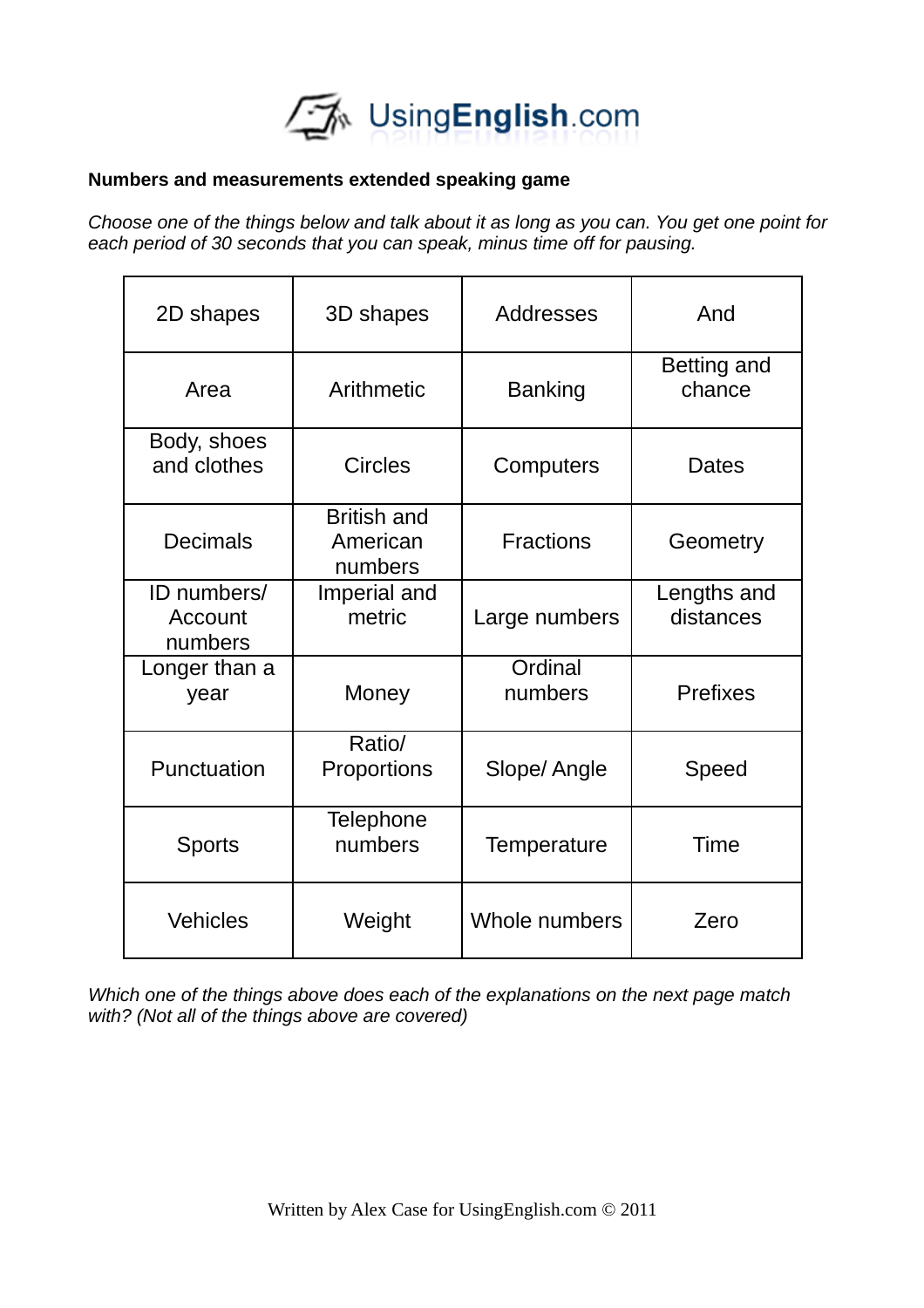

Unlike many languages, the numbers are never listed as tens or hundreds, so that "23 45 69" can only be pronounced "two three four five six nine". You can say "double" and even "treble" when the same number is repeated, but this is always optional. "0" is pronounced "oh" in British English and "zero" in American English. Famous examples include "nine one one", "oh eight nine eight" and "nine nine nine".

Most people shorten the units to "degrees" or "degrees C", although the former could be misinterpreted as Fahrenheit.

This is the only common use of the word prefix "giga" for non-scientists.

Americans and British people tend to write and pronounce them the other way round from each other. It is also possible, but much rarer, to pronounce them just as numbers, e.g. "The first of the second two thousand and two".

Unlike many languages, after the point numbers are just listed individually. If the same number would go on forever, you can say "recurring".

For a square or rectangle you can calculate this by multiplying the lengths of the two sides. It is expressed in units such as metres squared, acres and hectares.

Relevant vocabulary includes plus/ add/ addition, minus/ subtract/ subtraction, divide/ division and times/ multiply/ multiplication.

Unlike many countries, in English-speaking countries they tend to start with the smallest unit and work their way up to the biggest. Things specific to the UK include some houses without numbers and letters in postcodes.

Your four digit PIN is pronounced letter by letter like a telephone number (but never using "double"). Another connected number is interest rates such as "Thirty four point five percent APR".

The most famous number is "a hundred to one", which means that the chance is very low but you have a lot to gain if it happens.

The British and Americans tend to use feet and inches for this, even if they more commonly use metres and centimetres. In fact, most people don't even know their own in metres. The same is true with inches for waist measurements etc.

This is often used in big numbers in British English. We never use this word in telephone numbers.

Relevant numbers include the radius, diameter and pi.

Examples include "oh" or "zero" in telephone numbers, "nought", what "first floor" means, and the use of "and" in large numbers.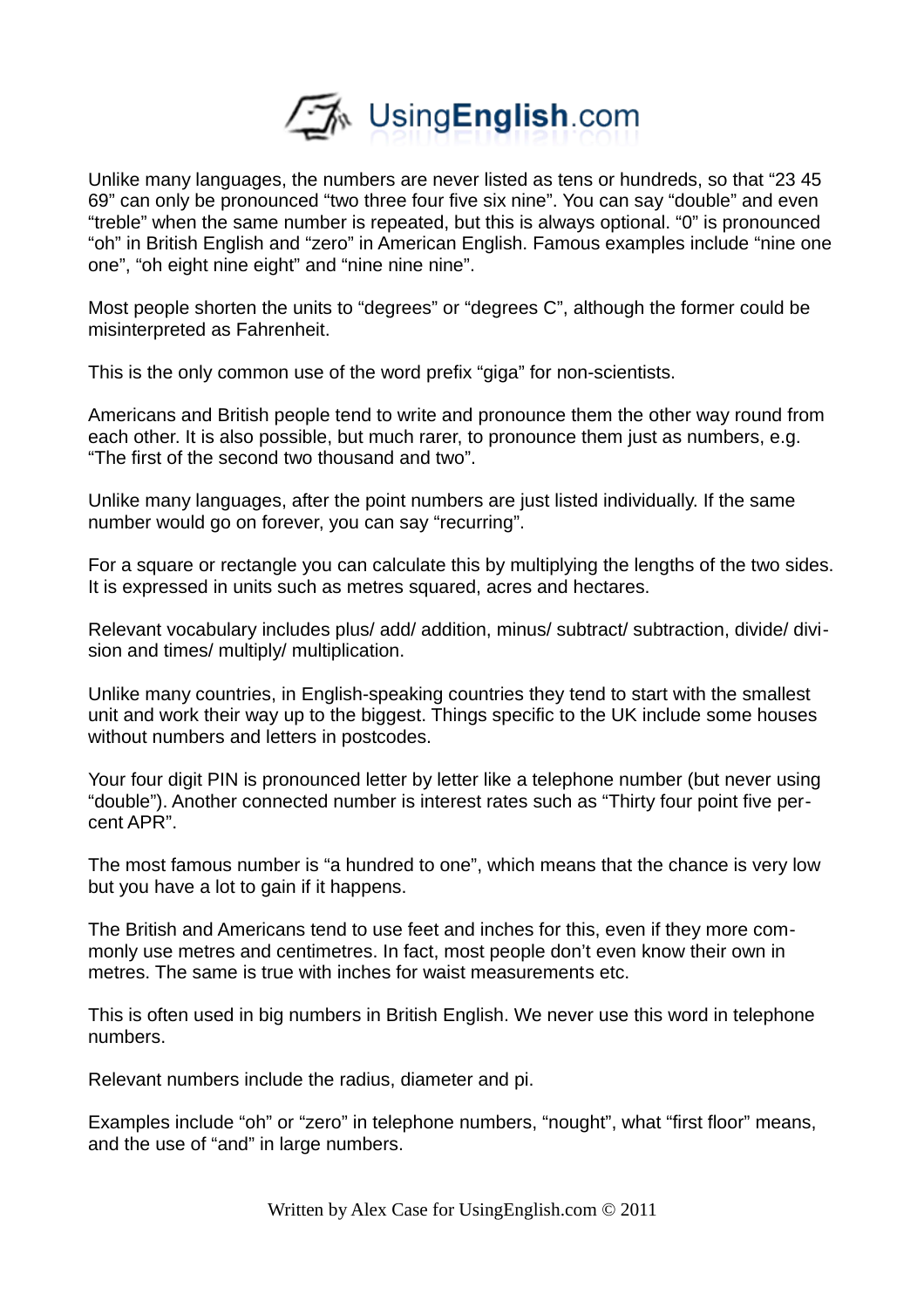

These mostly follow the ordinal numbers, except for "half". "Quarter" is also more common than "fourth". It is more common to say "a" than to say "one". Very complex numbers tend to be said with "over" instead, e.g. "seventy three over eighty three" rather than "seventy third eighty thirds".

Although these can often look like telephone numbers, we never say "double" or "treble". We also sometimes say "slash" where one is given to break up the number.

A traditional British billion was a million million, but nowadays that is a trillion in British English too. The British often use "and" in these.

"Kilo" is only used as a short form of "kilogramme", so if you have to use a shorter form for long distances you will need to say "km" (although this is quite rare). "Cm" is even rarer as a spoken form, but does exist.

A comma can be used to divide numbers into hundreds, thousands, millions, etc. Telephone numbers tend to be divided by spaces, but even when dashes are used these are only pronounced as pauses. In some other languages, commas are used to show decimals.

"Degrees" is the normal way of saying this, but you can also say "one in four" etc, and this is the most common way of describing roads on hills.

You can say "mph" and "kph" as short forms, or "a" often replaces "per" in normal speech.

The options are "decade", "century" and "millennium", with the plural of the last one being "millennia".

There is lots of informal language associated with this, e.g. "p", "dime", "quarter", "buck", "quid", "fiver", "tenner" and "K".

These are mostly the same as the fractions, apart from "second".

There are sometimes two or more for one number, e.g. "uni" in "unicycle" and "mono" in "monolingual" both meaning "one". Other examples include "bi", "di", "tri", "quad", "pent", "oct", "dec", "cent" and "mil".

In British English, this is the only common time to use the form "eighteen hundred" etc for numbers over 100, often with "cc" to make the meaning clear.

These can be divided into odd numbers and even numbers.

This is sometimes pronounced as "nil" (in football), "love" (in tennis), "oh" (e.g. in telephone numbers in British English), and "nought" (e.g. before a decimal point in British English).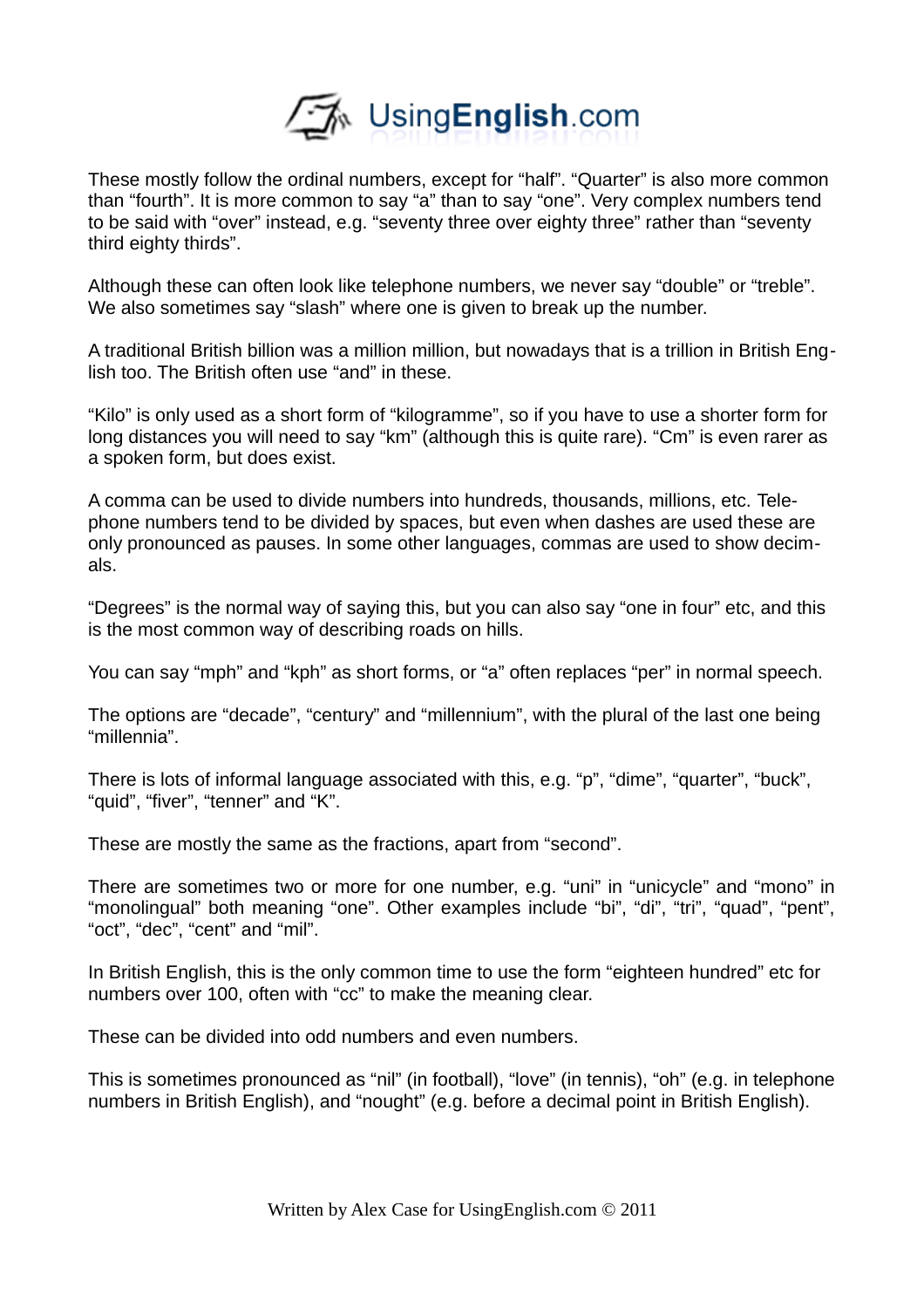

## **Answer key**

- 1. 2D shapes No explanation given
- 2. 3D shapes No explanation given
- 3. Addresses Unlike many countries, in English-speaking countries they tend to start with the smallest unit and work their way up to the biggest. Things specific to the UK include some houses without numbers and letters in postcodes.
- 4. And This is often used in big numbers in British English. We never use this word in telephone numbers.
- 5. Area For a square or rectangle you can calculate this by multiplying the lengths of the two sides. It is expressed in units such as metres squared, acres and hectares.
- 6. Arithmetic Relevant vocabulary includes plus/ add/ addition, minus/ subtract/ subtraction, divide/ division and times/ multiply/ multiplication.
- 7. Banking Your four digit PIN is pronounced letter by letter like a telephone number (but never using "double"). Another connected number is interest rates such as "Thirty four point five percent APR".
- 8. Betting and chance The most famous number is "a hundred to one", which means that the chance is very low but you have a lot to gain if it happens.
- 9. Body, shoes and clothes The British and Americans tend to use feet and inches for this, even if they more commonly use metres and centimetres. In fact, most people don't even know their own in metres. The same is true with inches for waist measurement etc.
- 10. Circles Relevant numbers include the radius, diameter and pi.
- 11. Computers This is the only common use of the word prefix "giga" for non-scientists.
- 12. Dates Americans and British people tend to write and pronounce them the other way round from each other. It is also possible, but much rarer, to pronounce them just as numbers, e.g. "The first of the second two thousand and two".
- 13. Decimals Unlike many languages, after the point numbers are just listed individually. If the same number would go on forever, you can say "recurring".
- 14. Differences between British and American English Examples include "oh" or "zero" in telephone numbers, "nought", what "first floor" means, and the use of "and" in large numbers.
- 15. Fraction These mostly follow the ordinal numbers, except for "half". "Quarter" is also more common than "fourth". It is more common to say "a" than to say "one". Very complex numbers tend to be said with "over" instead, e.g. "seventy three over eighty three" rather than "seventy third eighty thirds".
- 16. Geometry No explanation given
- 17. ID numbers/ Account numbers Although these can often look like telephone numbers, we never say "double" or "treble". We also sometimes say "slash" where one is given to break up the number.
- 18. Imperial and metric No explanation given.
- 19. Large numbers A traditional British billion was a million million, but nowadays that is a trillion in British English too. The British often use "and" in these.
- 20. Lengths and distances "Kilo" is only used as a short form of "kilogramme", so if you have to use a shorter form for long distances you will need to say "km" (although this is quite rare). "Cm" is even rarer as a spoken form, but does exist.
- 21. Longer than a year The options are "decade", "century" and "millennium", with the plural of the last one being "millennia".